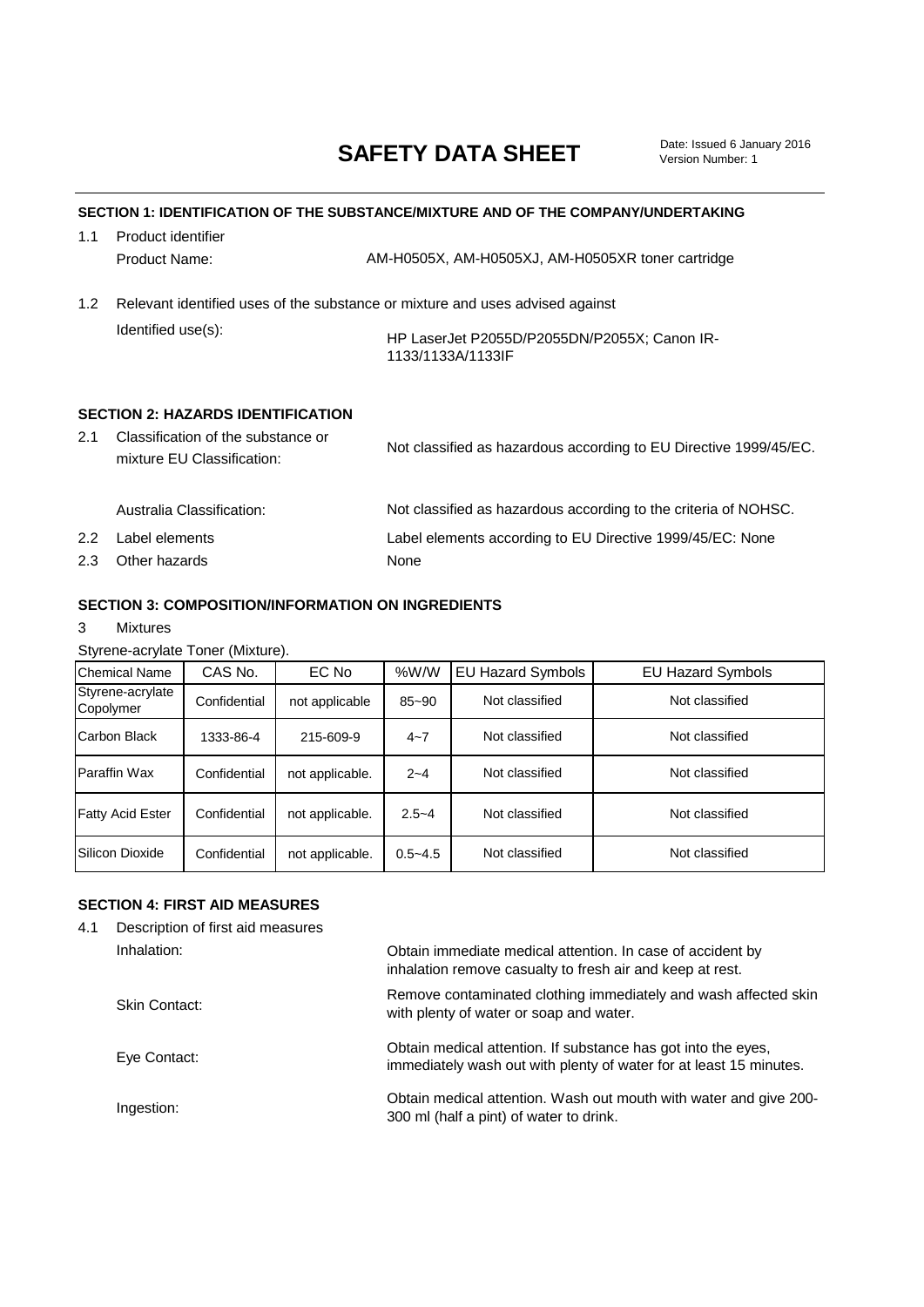| 4.2 | Most important symptoms and<br>effects, both acute and delayed                | If symptoms persist, obtain medical attention.                                                                                                                                                                                                                                                                                                                                                                                                                                                                                                         |
|-----|-------------------------------------------------------------------------------|--------------------------------------------------------------------------------------------------------------------------------------------------------------------------------------------------------------------------------------------------------------------------------------------------------------------------------------------------------------------------------------------------------------------------------------------------------------------------------------------------------------------------------------------------------|
| 4.3 | Indication of any immediate medical<br>attention and special treatment needed | Treat symptomatically.                                                                                                                                                                                                                                                                                                                                                                                                                                                                                                                                 |
|     | <b>SECTION 5: FIRE-FIGHTING MEASURES</b>                                      |                                                                                                                                                                                                                                                                                                                                                                                                                                                                                                                                                        |
| 5.1 | Extinguishing media                                                           |                                                                                                                                                                                                                                                                                                                                                                                                                                                                                                                                                        |
|     | Suitable Extinguishing Media:                                                 | Extinguish preferably with dry chemical, Carbon dioxide, Water<br>spray, Foam.                                                                                                                                                                                                                                                                                                                                                                                                                                                                         |
|     | Unsuitable Extinguishing Media:                                               | Do not use water jet.                                                                                                                                                                                                                                                                                                                                                                                                                                                                                                                                  |
| 5.2 | Special hazards arising from the<br>substance or mixture                      | May form explosible dust clouds in air.                                                                                                                                                                                                                                                                                                                                                                                                                                                                                                                |
| 5.3 | Advice for fire-fighters                                                      | Do not use high-pressure water in order to prevent creating a dust<br>cloud and spreading fire dust. Use appropriate respirator for carbon<br>monoxide and carbon dioxide. Wear positive pressure self-<br>contained breathing apparatus (SCBA) during the attack phase of<br>firefighting operations and during cleanup in enclosed or poorly<br>ventilated areas immediately after a fire. Personnel not having<br>suitable respiratory protection must leave the area to prevent<br>significant exposure to toxic combustion gases from any source. |

#### **SECTION 6: ACCIDENTAL RELEASE MEASURES**

| 6.1 | Personal precautions, protective                        | Avoid generation of dust. Do not breathe dust.                                                                                                                                                                                                                                                                                                                                                                                                                          |
|-----|---------------------------------------------------------|-------------------------------------------------------------------------------------------------------------------------------------------------------------------------------------------------------------------------------------------------------------------------------------------------------------------------------------------------------------------------------------------------------------------------------------------------------------------------|
|     | equipment and emergency<br>procedures                   | A suitable dust mask or dust respirator with filter type A/P may be<br>appropriate.                                                                                                                                                                                                                                                                                                                                                                                     |
| 6.2 | Environmental precautions                               | Prevent substance entering sewers. Washings must be prevented<br>from entering surface water drains.                                                                                                                                                                                                                                                                                                                                                                    |
| 6.3 | Methods and material for<br>containment and cleaning up | Sweep the spilt toner or remove it with a vacuum cleaner and<br>transfer into a sealed container carefully. Sweep slowly to minimize<br>generation of dust during clean-up. If a vacuum cleaner is used, the<br>motor must be rated as dust<br>explosion-proof.<br>Potential for very fine particles to be taken into the vacuum only to<br>be passed back into the environment due to pore size in the bag or<br>filter.<br>DISPOSAL CONSIDERATIONS - See Section: 13. |
| 6.4 | Reference to other sections                             | See Section: 8.                                                                                                                                                                                                                                                                                                                                                                                                                                                         |
|     | <b>SECTION 7: HANDLING AND STORAGE</b>                  |                                                                                                                                                                                                                                                                                                                                                                                                                                                                         |
|     |                                                         |                                                                                                                                                                                                                                                                                                                                                                                                                                                                         |

7.1 Precautions for safe handling 7.2 Conditions for safe storage, including any incompatibilities Keep out of the reach of children. Keep away from oxidizing agents. Keep out of the reach of children. Avoid dust generation. Avoid inhalation of high concentrations of dust. Avoid contact with eyes.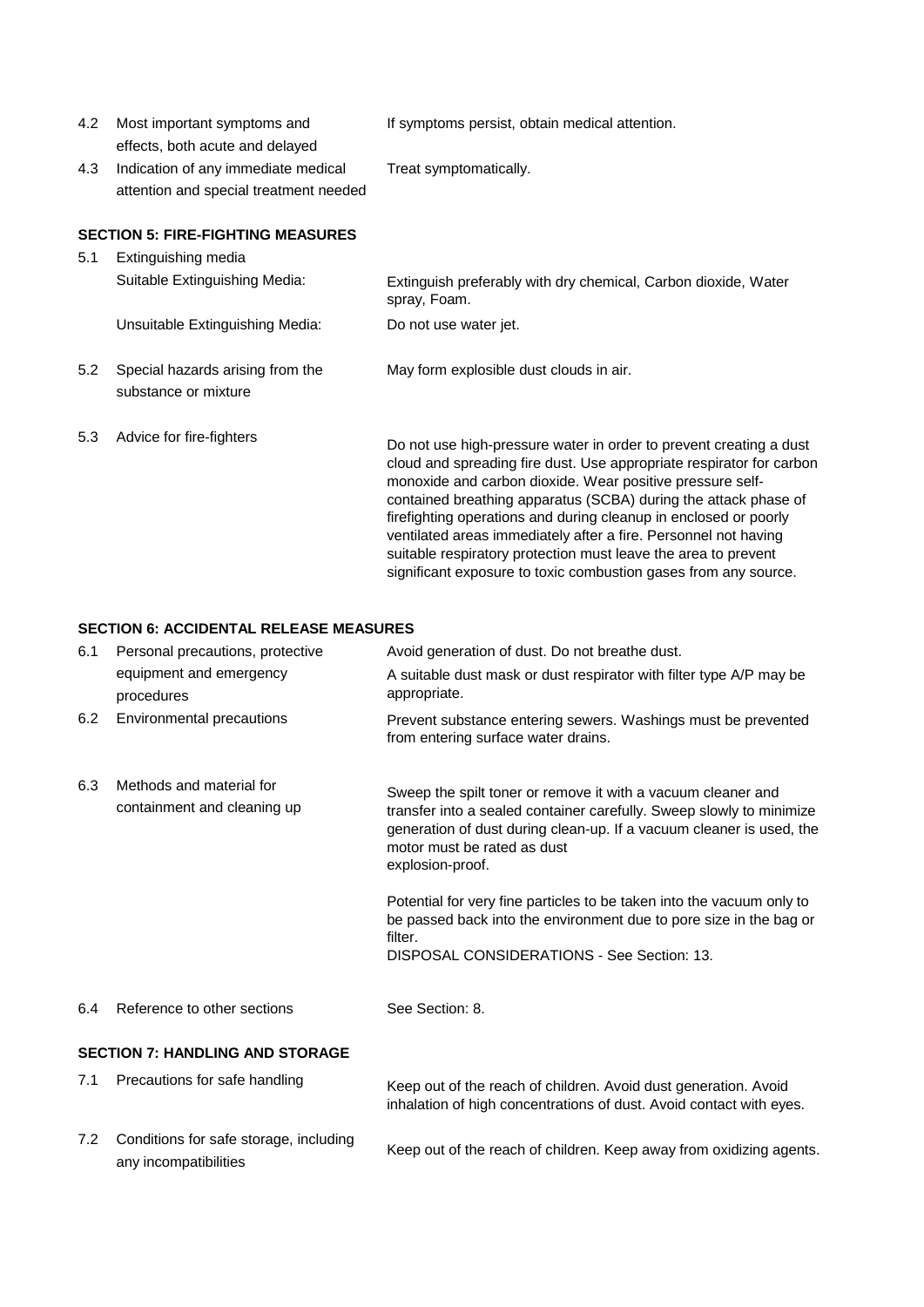# 7.3 Specific end use(s)

These products are black toner in a cartridge for HP laser printers, multifunction devices and fax receivers.

## **SECTION 8: EXPOSURE CONTROLS/PERSONAL PROTECTION**

8.1 Control parameters

## Occupational Exposure Limits:

| Substance                                                                     | CAS No.   | <b>OSHA PEL</b> | <b>ACGIH TLV</b> | <b>EU IOELV</b> |
|-------------------------------------------------------------------------------|-----------|-----------------|------------------|-----------------|
| Carbon Black                                                                  | 1333-86-4 | 3.5 mg/m3TWA    | 3 mg/m3TWA       | None.           |
| Paraffin Wax<br>None.<br>8002-74-2                                            |           | 2 mg/m3 TWA     | None.            |                 |
| 20mppcf<br>Silicon Dioxide<br>84491-94-7<br>(amorphous)<br>80 (mg/m3)/% SiO2  |           | None.           | None.            |                 |
| 20mppcf<br>Silicon Dioxide<br>112945-52-5<br>(amorphous)<br>80 (mg/m3)/% SiO2 |           | None.           | None.            |                 |

| Additional Information: |                                  | USA OSHA PEL (TWA): 15 mg/m3 (Total Dust) 5mg/m3<br>(Respirable Fraction).                                                                             |
|-------------------------|----------------------------------|--------------------------------------------------------------------------------------------------------------------------------------------------------|
|                         |                                  | ACGIH TLV (TWA): 10 mg/m3 (Inhalable particles) 3 mg/m3<br>(Respirable particles).                                                                     |
| 8.2                     | Exposure controls                | Not normally required.                                                                                                                                 |
|                         | Appropriate engineering controls | Good general ventilation should be sufficient under normal use.                                                                                        |
|                         | <b>Personal Protection</b>       | Not normally required. For use other than in normal operating<br>procedures (such as in the event of large spill), the following should<br>be applied: |
|                         | Eye/face protection              | Goggles.                                                                                                                                               |
|                         | Skin protection                  | Protective gloves.                                                                                                                                     |
|                         | Respiratory protection           | Dust mask. (Large spillages: Respirator).                                                                                                              |
| Other:                  |                                  | Not applicable.                                                                                                                                        |
|                         |                                  |                                                                                                                                                        |

Environmental Exposure Controls Avoid release to the environment.

### **SECTION 9: PHYSICAL AND CHEMICAL PROPERTIES**

| Information on basic physical and chemical properties<br>9.1       |                                         |
|--------------------------------------------------------------------|-----------------------------------------|
| Appearance (20 0C):                                                | Solid, Powder.                          |
| Color:                                                             | Black.                                  |
| Odor:                                                              | Odorless.                               |
| Boiling point/boiling range (°C):                                  | Not applicable.                         |
| Melting point $({\mathcal C})$ / Freezing point $({\mathcal C})$ : | No data.                                |
| Vapor pressure (Pascal):                                           | Not applicable.                         |
| pH (Value):                                                        | Not applicable.                         |
| Viscosity (mPa. s):                                                | Not applicable.                         |
| Flash point $(°C)$ :                                               | Not applicable.                         |
| Explosive limit ranges:                                            | No data.                                |
| Explosive properties:                                              | May form explosible dust clouds in air. |
| Specific Gravity:                                                  | No data.                                |
| Vapor density (Air=1):                                             | Not applicable.                         |
| Partition coefficient (n-Octanol/water):                           | No data.                                |
|                                                                    |                                         |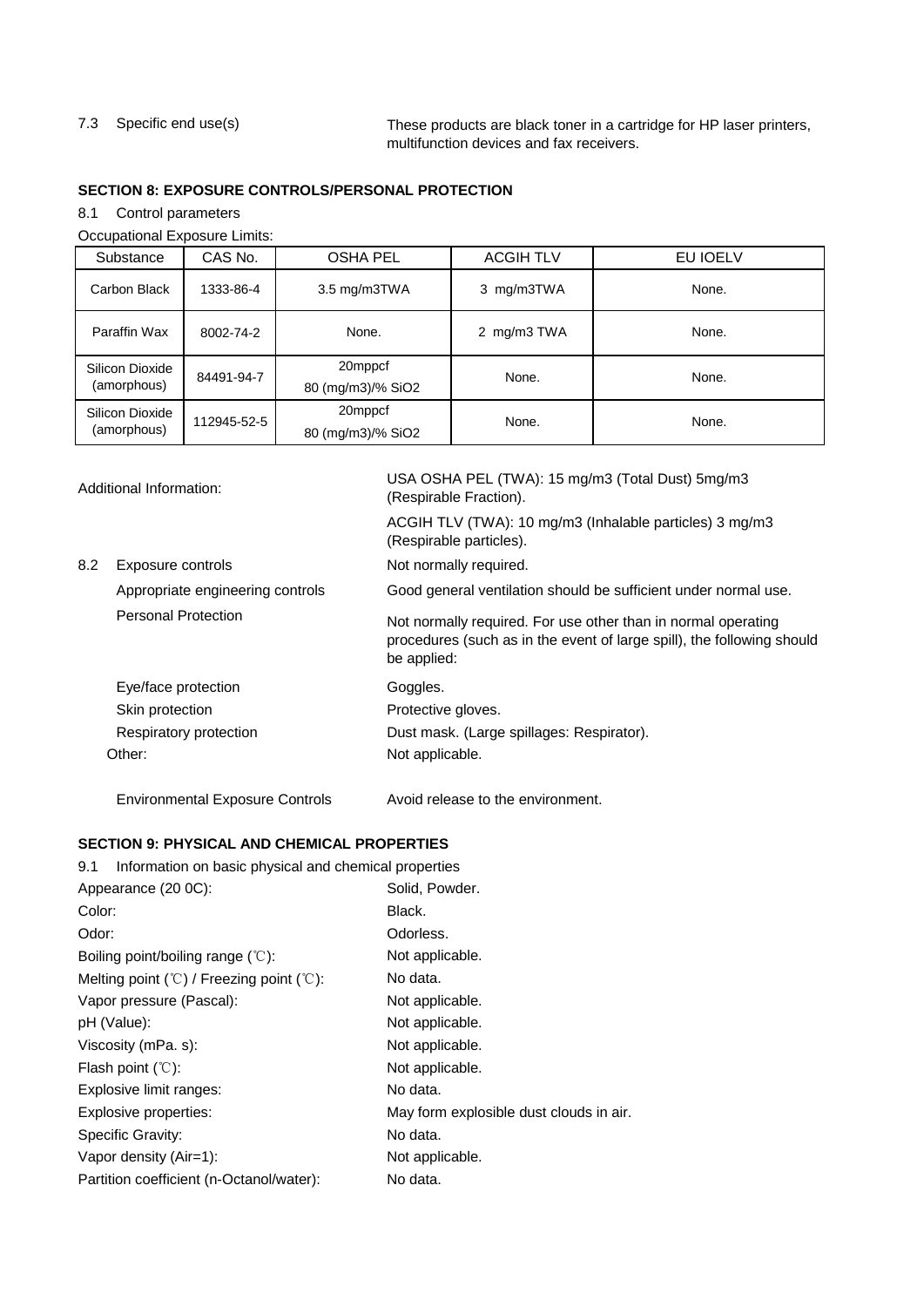| Relative Evaporation Rate (Butyl Acetate = 1): |                                             | Not applicable.                                                                                           |
|------------------------------------------------|---------------------------------------------|-----------------------------------------------------------------------------------------------------------|
| Oxidising properties:                          |                                             | No data.                                                                                                  |
|                                                | Solubility (Water):                         | Negligible.                                                                                               |
|                                                | Solubility (Other):                         | No data.                                                                                                  |
| 9.2                                            | Other information                           | None.                                                                                                     |
|                                                |                                             |                                                                                                           |
|                                                | <b>SECTION 10: STABILITY AND REACTIVITY</b> |                                                                                                           |
|                                                | 10.1 Reactivity                             | None anticipated.                                                                                         |
|                                                | 10.2 Chemical stability                     | Stable.                                                                                                   |
|                                                | 10.3 Possibility of hazardous reactions     | None.                                                                                                     |
|                                                | 10.4 Conditions to avoid                    | Keep at temperature not exceeding: $200^{\circ}$ . Avoid friction, sparks,<br>or other means of ignition. |
|                                                | 10.5 Incompatible materials                 | Strong oxidising agents.                                                                                  |
|                                                | 10.6 Hazardous Decomposition<br>Product(s)  | Contains: Carbon monoxide, Carbon dioxide and Nitrogen oxides.                                            |

# **SECTION 11: TOXICOLOGICAL INFORMATION**

| 11 | Information on toxicological effects |                                                                                                                                                                                                                                                                                                                                                                                                                                                                                                                                                                                                                                                                                                                                                                                                                                                                                                                                                           |
|----|--------------------------------------|-----------------------------------------------------------------------------------------------------------------------------------------------------------------------------------------------------------------------------------------------------------------------------------------------------------------------------------------------------------------------------------------------------------------------------------------------------------------------------------------------------------------------------------------------------------------------------------------------------------------------------------------------------------------------------------------------------------------------------------------------------------------------------------------------------------------------------------------------------------------------------------------------------------------------------------------------------------|
|    | Acute toxicity:                      |                                                                                                                                                                                                                                                                                                                                                                                                                                                                                                                                                                                                                                                                                                                                                                                                                                                                                                                                                           |
|    | Ingestion:                           | Acute LD50 > 2000mg/kg (Method: OECD#420)                                                                                                                                                                                                                                                                                                                                                                                                                                                                                                                                                                                                                                                                                                                                                                                                                                                                                                                 |
|    | Inhalation:                          | Acute LC50 > 3.4mg/l (The highest technically achievable<br>concentration) (Method: OECD#436)                                                                                                                                                                                                                                                                                                                                                                                                                                                                                                                                                                                                                                                                                                                                                                                                                                                             |
|    | <b>Skin Contact:</b>                 | No data.                                                                                                                                                                                                                                                                                                                                                                                                                                                                                                                                                                                                                                                                                                                                                                                                                                                                                                                                                  |
|    | Eye Contact:                         | No data.                                                                                                                                                                                                                                                                                                                                                                                                                                                                                                                                                                                                                                                                                                                                                                                                                                                                                                                                                  |
|    | Skin corrosion/irritation:           | Non-irritant. (Method: OECD#404)                                                                                                                                                                                                                                                                                                                                                                                                                                                                                                                                                                                                                                                                                                                                                                                                                                                                                                                          |
|    | Serious eye damage/irritation:       | Slight irritant to the eye. (Method: OECD#405)                                                                                                                                                                                                                                                                                                                                                                                                                                                                                                                                                                                                                                                                                                                                                                                                                                                                                                            |
|    | Respiratory or skin sensitization:   | It is not a skin sensitizer. (Method: OECD#429)                                                                                                                                                                                                                                                                                                                                                                                                                                                                                                                                                                                                                                                                                                                                                                                                                                                                                                           |
|    | Mutagenicity:                        | Negative. (Method: OECD#471 / Ames test)                                                                                                                                                                                                                                                                                                                                                                                                                                                                                                                                                                                                                                                                                                                                                                                                                                                                                                                  |
|    | Carcinogenicity:                     |                                                                                                                                                                                                                                                                                                                                                                                                                                                                                                                                                                                                                                                                                                                                                                                                                                                                                                                                                           |
|    |                                      | Carbon Black:<br>In 1996, the IARC reevaluated carbon black as a Group 2B<br>carcinogen (possible human carcinogen). This classification is given<br>to chemicals, for which there is inadequate human evidence, but<br>sufficient animal evidence on which to base an opinion of<br>carcinogenicity.<br>The classification is based upon the development of lung tumors in<br>rats receiving chronic inhalation exposures to free carbon black at<br>levels that induce particle overload of the lung.<br>Studies performed in animal models other than rats did not show<br>any association between carbon black and lung tumors. Moreover,<br>a two-year cancer bioassay using a typical toner preparation<br>containing carbon black demonstrated no association between<br>toner exposure and tumor development in rats.<br>Other ingredients of this product have not been classified as carcinogens<br>according to IARC monographs, NTP and OSHA. |
|    | Reproductive toxicity:               | No data.                                                                                                                                                                                                                                                                                                                                                                                                                                                                                                                                                                                                                                                                                                                                                                                                                                                                                                                                                  |
|    | STOT-single exposure:                | No data.                                                                                                                                                                                                                                                                                                                                                                                                                                                                                                                                                                                                                                                                                                                                                                                                                                                                                                                                                  |
|    | STOT-repeated exposure:              | No data.                                                                                                                                                                                                                                                                                                                                                                                                                                                                                                                                                                                                                                                                                                                                                                                                                                                                                                                                                  |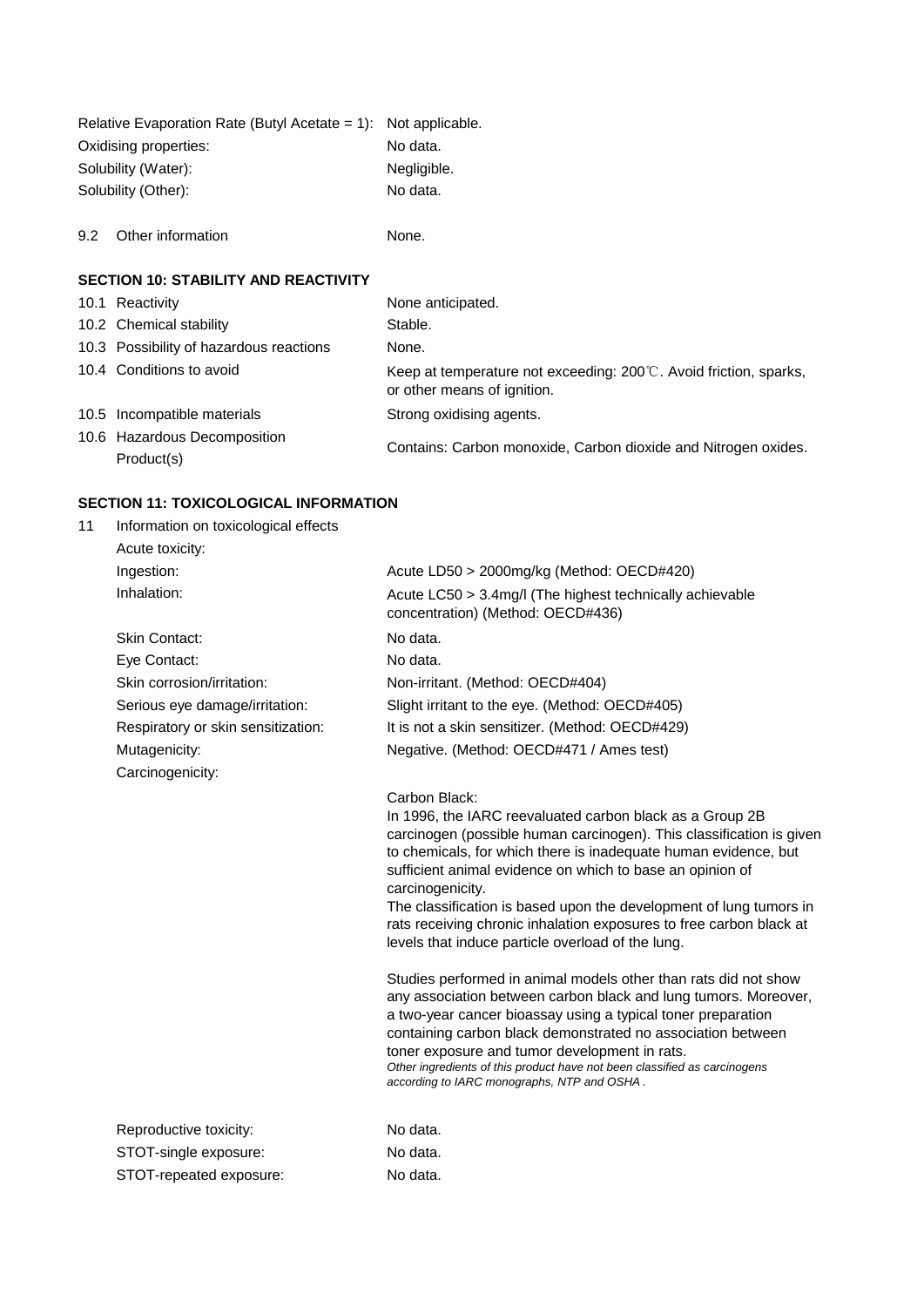|  | Aspiration hazard:                                                           | No data.                                                                                                                                                                                                |
|--|------------------------------------------------------------------------------|---------------------------------------------------------------------------------------------------------------------------------------------------------------------------------------------------------|
|  | <b>Potential Health Effects from</b><br>overexposure:                        | Routes of exposure:<br>Skin Contact, Eye Contact, Inhalation (Dust).                                                                                                                                    |
|  |                                                                              | Minimal respiratory tract irritation may occur as with large amounts<br>of any non-toxic dust. Thermal decomposition will evolve toxic and<br>irritant vapors.<br>Combustion products: See Section: 10. |
|  | <b>Potential Health Effects:</b>                                             | Routes of exposure:                                                                                                                                                                                     |
|  |                                                                              | Skin Contact, Eye Contact, Inhalation (Dust).                                                                                                                                                           |
|  |                                                                              | Inhalation (Dust). For large quantities:                                                                                                                                                                |
|  |                                                                              | May cause irritation to the respiratory system. Effects and                                                                                                                                             |
|  |                                                                              | Symptoms - Increased difficulty in breathing. Sneezing.                                                                                                                                                 |
|  |                                                                              | Coughing. Use this product as intended in order to prevent the                                                                                                                                          |
|  |                                                                              | dust leakage that leads to exposure.                                                                                                                                                                    |
|  |                                                                              | <b>Skin Contact:</b>                                                                                                                                                                                    |
|  |                                                                              | No specific effects and/or symptoms have been reported or                                                                                                                                               |
|  |                                                                              | No specific effects and/or symptoms have been reported or<br>known.                                                                                                                                     |
|  |                                                                              | Eye Contact:                                                                                                                                                                                            |
|  |                                                                              | May cause eye irritation. Use this product as intended in order                                                                                                                                         |
|  |                                                                              | to prevent the dust leakage that leads to exposure.                                                                                                                                                     |
|  |                                                                              | Ingestion:                                                                                                                                                                                              |
|  |                                                                              | May cause stomach ache. Unlikely route of exposure.                                                                                                                                                     |
|  | <b>SECTION 12: ECOLOGICAL INFORMATION</b>                                    |                                                                                                                                                                                                         |
|  | No data available on the adverse effects of this product on the environment. |                                                                                                                                                                                                         |
|  |                                                                              |                                                                                                                                                                                                         |

| 12.1 Toxicity                           | No data. |
|-----------------------------------------|----------|
| 12.2 Persistence and degradability      | No data. |
| 12.3 Bioaccumulative potential          | No data. |
| 12.4 Mobility in soil                   | No data. |
| 12.5 Results of PBT and vPvB assessment | No data. |
| 12.6 Other adverse effects              | No data. |

## **SECTION 13: DISPOSAL CONSIDERATIONS**

13 Waste treatment methods Do not put toner or toner cartridges into a fire, this can cause fire to spread with the risk of causing burn injuries. Shred toner cartridges in a dust/explosion controlled environment. Finely dispersed particles may form explosive mixtures in the air. Dispose of in compliance with Federal, State and local regulations

# **SECTION 14: TRANSPORT INFORMATION**

Not classified according to the United Nations 'Recommendations on the Transport of Dangerous Goods'.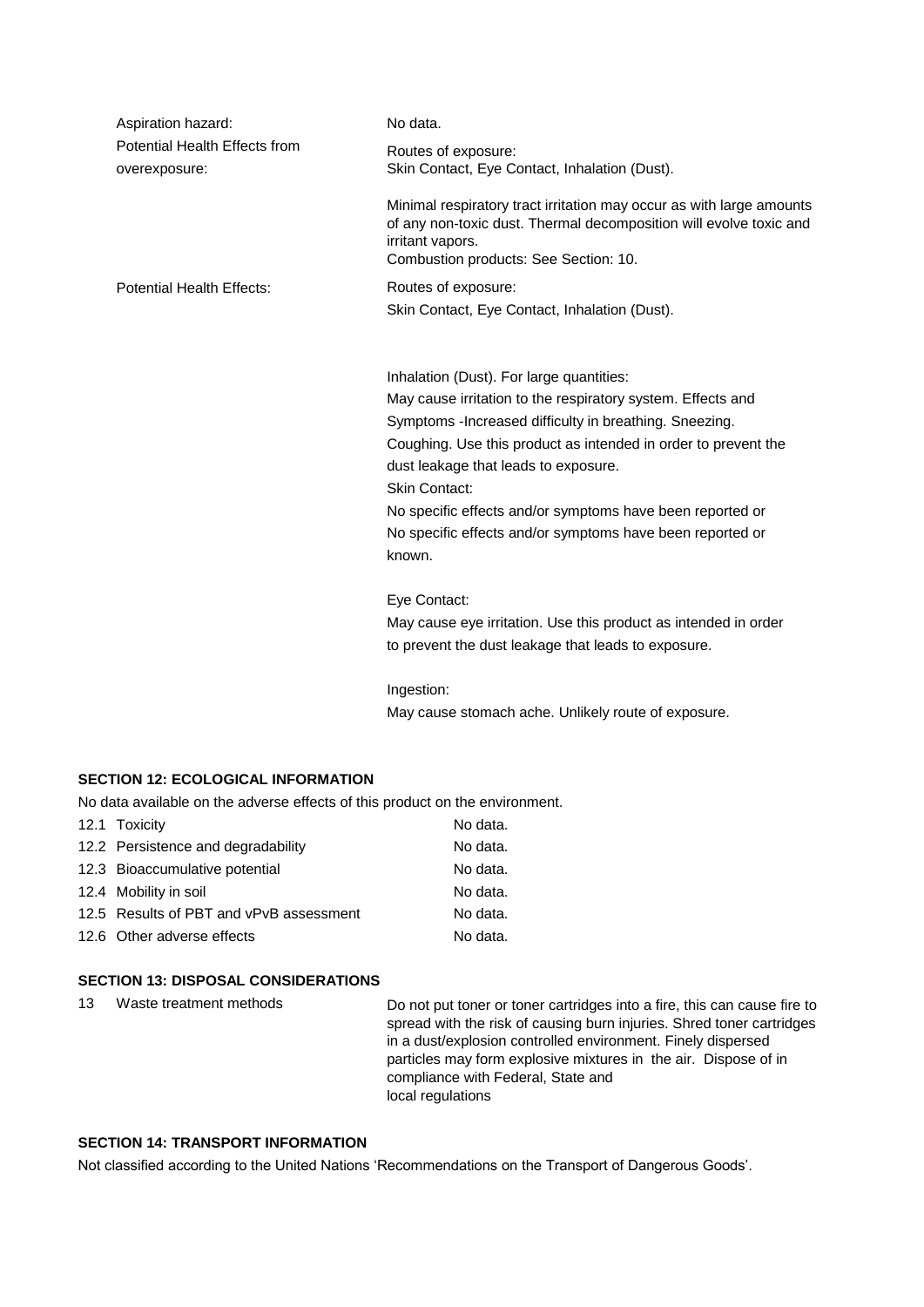|                | 14.1 UN number                                                                  | None.                                                                                                                                                                                                                                |
|----------------|---------------------------------------------------------------------------------|--------------------------------------------------------------------------------------------------------------------------------------------------------------------------------------------------------------------------------------|
|                | 14.2 Proper Shipping Name                                                       | None.                                                                                                                                                                                                                                |
|                | 14.3 Transport hazard class(es)                                                 | None.                                                                                                                                                                                                                                |
|                | 14.4 Packing Group                                                              | None.                                                                                                                                                                                                                                |
|                | 14.5 Environmental hazards                                                      | None.                                                                                                                                                                                                                                |
|                | 14.6 Special precautions for user                                               | None.                                                                                                                                                                                                                                |
|                | 14.7 Transport in bulk according to Annex II<br>of MARPOL73/78 and the IBC Code | Not applicable.                                                                                                                                                                                                                      |
|                | <b>SECTION 15: REGULATORY INFORMATION</b>                                       |                                                                                                                                                                                                                                      |
|                | 15.1 Safety, health and environmental                                           | EU: Not classified as dangerous for supply/use.                                                                                                                                                                                      |
|                | regulations/legislation specific for                                            | (1999/45/EC,67/548/EEC) Hazard Symbol, Risk Phrases,                                                                                                                                                                                 |
|                | the substance or mixture                                                        | Safety Phrases: None assigned.                                                                                                                                                                                                       |
|                |                                                                                 | USA: All chemicals in this product comply with TSCA rules                                                                                                                                                                            |
|                |                                                                                 | and regulations including TSCA Section 5 (Inventory Rules).                                                                                                                                                                          |
|                |                                                                                 | WHMIS: Not applicable. (Manufactured article)                                                                                                                                                                                        |
|                | 15.2 Chemical Safety Assessment                                                 | No.                                                                                                                                                                                                                                  |
|                | <b>SECTION 16: OTHER INFORMATION</b>                                            |                                                                                                                                                                                                                                      |
|                | Hazard Symbol:                                                                  | None.                                                                                                                                                                                                                                |
|                | <b>Risk Phrases:</b>                                                            | None.                                                                                                                                                                                                                                |
|                | The following sections contain revisions                                        |                                                                                                                                                                                                                                      |
|                | or new statements:                                                              | All Sections.                                                                                                                                                                                                                        |
|                | Additional information:                                                         | The information relates only to this product. It may not be valid, if<br>used in combination with any other materials or in any other<br>process, and it is based on our best knowledge as of the date of<br>preparation (revision). |
| References:    |                                                                                 | U.S. 29CFR Part 1910                                                                                                                                                                                                                 |
|                |                                                                                 | ACGIH Threshold Limit Values for Chemical Substances and<br>Physical Agents and Biological Exposure Indices                                                                                                                          |
|                |                                                                                 | EU Directive 91/322/EEC and 2000/39/EC                                                                                                                                                                                               |
|                |                                                                                 | IARC Monographs on the Evaluation Carcinogenic Risks to<br>Humans World Health Organization<br>NTP 11th Report on Carcinogens                                                                                                        |
| Abbreviations: |                                                                                 | ACGIH: American Conference of Governmental Industrial<br><b>Hygienists</b>                                                                                                                                                           |
|                |                                                                                 | ADR: European Agreement concerning the International carriage of<br>Dangerous goods by Road (EU)                                                                                                                                     |
|                |                                                                                 | DOT: Department Of Transportation (US)                                                                                                                                                                                               |
|                |                                                                                 | EINECS: European Inventory of Existing Commercial Chemical<br>Substances HCS: Hazard Communication Standard (US)                                                                                                                     |
|                |                                                                                 | IARC: International Agency for Research on Cancer IATA:<br>International Air Transport Association IMDG: International Maritime<br>Dangerous Goods IOELV: Indicative Occupational Exposure Limit<br>Value                            |
|                |                                                                                 | NOHSC: National Occupational Health and Safety                                                                                                                                                                                       |